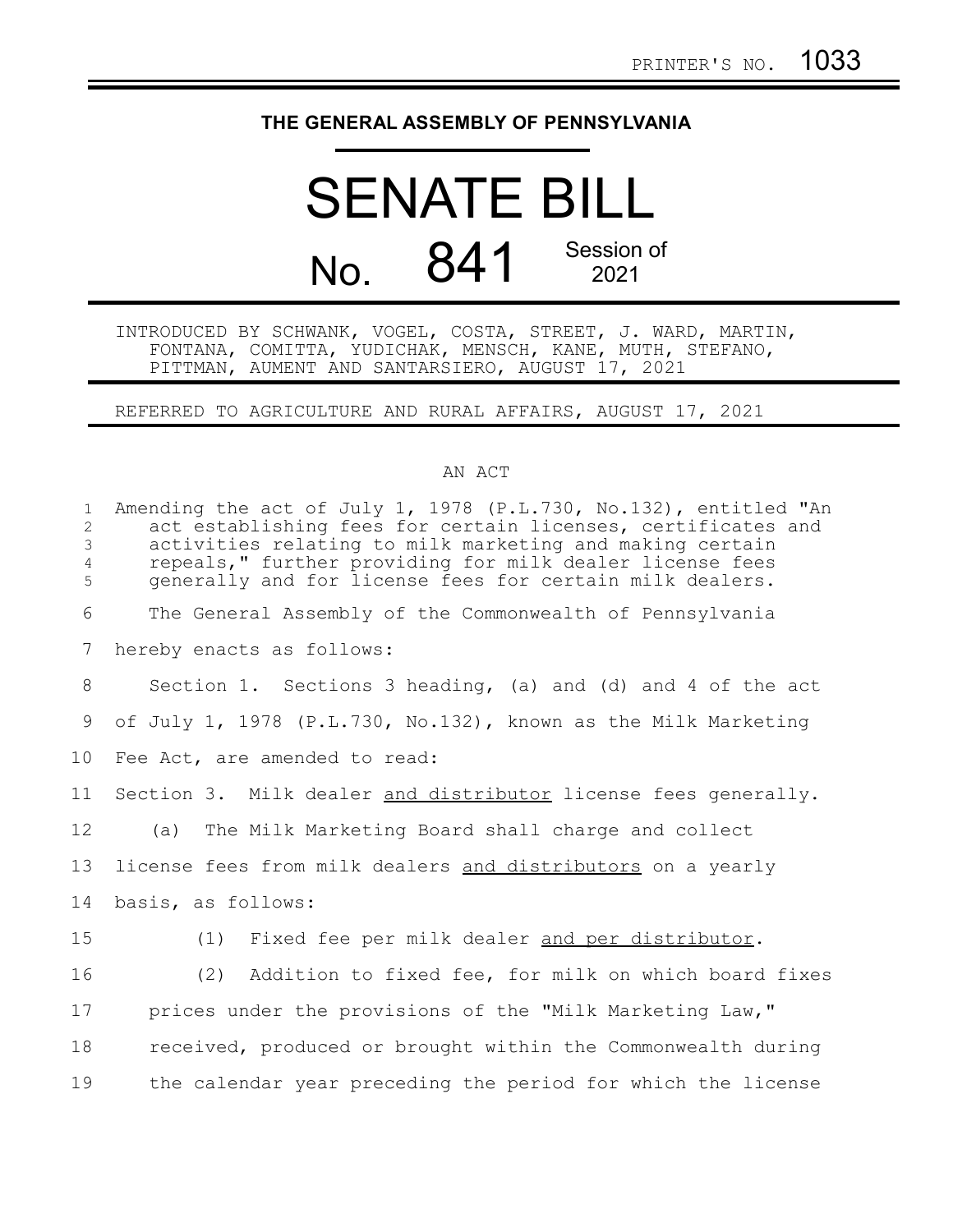is issued. 1

(3) Addition to fixed fee, for all other milk on which price is not fixed under, received, produced or brought within the Commonwealth during the calendar year preceding the period for which the license is issued. The provisions of this subsection do not apply to subdealers  $\lceil$ ,  $\rfloor$  or subhandlers [or stores]. 2 3 4 5 6 7

\* \* \* 8

(d) Except as otherwise expressly provided by law, the license fee fixed by this section shall be paid before any license, or any renewal thereof, is issued. Where a license is applied for by a milk dealer or distributor, and the board declines to grant a license to the applicant, the license fee shall be charged and retained by the board only pro rata for so much of the license year as expired prior to the issuance of the order refusing the license. 9 10 11 12 13 14 15 16

\* \* \* 17

Section 4. License fees for certain milk dealers and 18

19

distributors.

(a) Milk dealers and distributors who are not engaged in the milk business at the commencement of the license period shall pay a proportionate amount of the specific annual fee as fixed by regulation of the board subject to the act of June 25, 1982 (P.L.633, No.181), known as the "Regulatory Review Act." 20 21 22 23 24

(b) (1) Milk dealers and distributors not engaged in the milk business for the complete preceding calendar year shall submit with their application a license fee as fixed by regulation of the board subject to the "Regulatory Review Act," and, in addition thereto, at such time or times and in such amount or amounts as the board may fix by regulation 25 26 27 28 29 30

20210SB0841PN1033 - 2 -